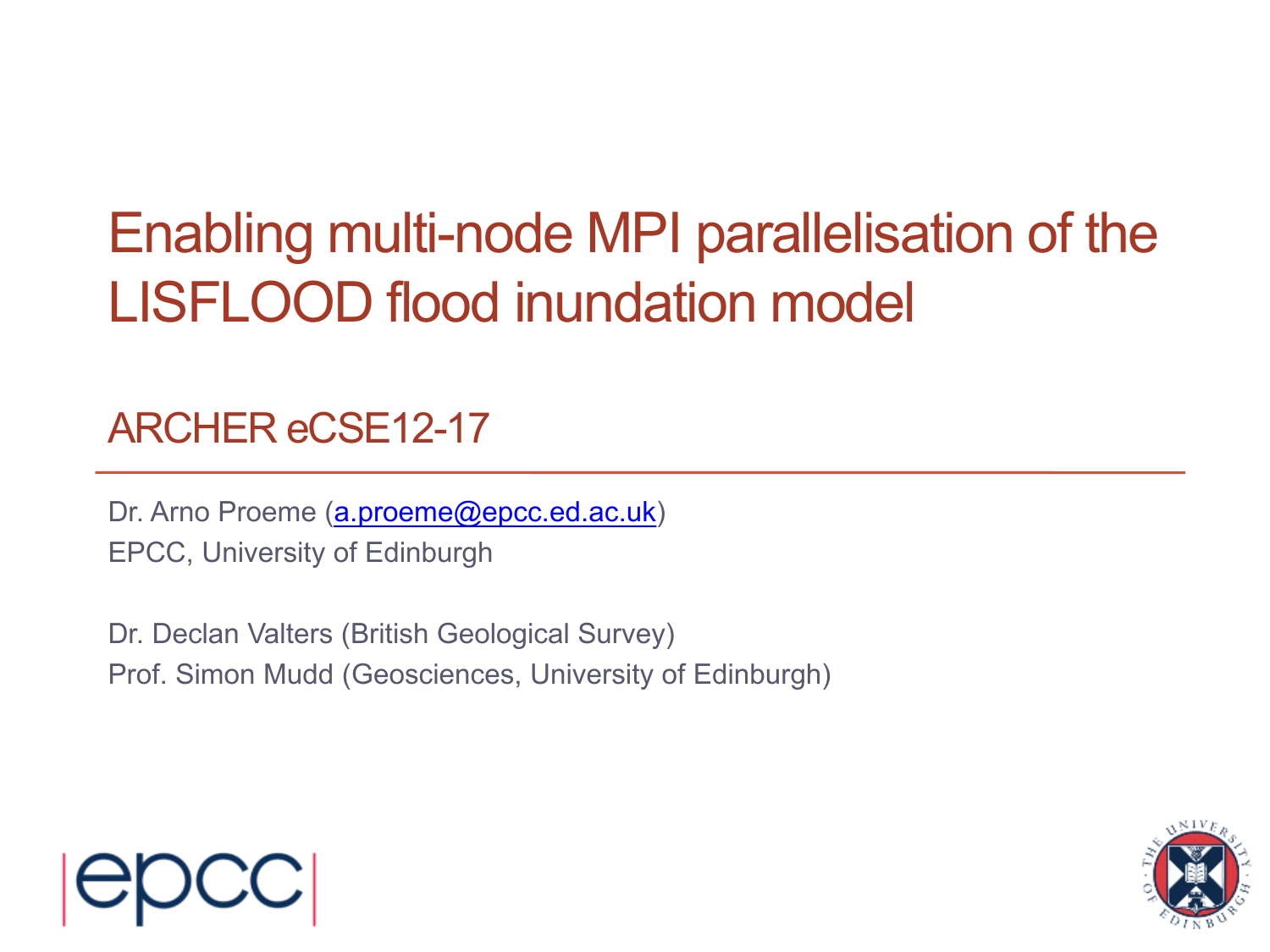#### Landscape evolution modelling & HPC

- Landscape evolution modelling community new to HPC
	- Geomorphology (e.g. erosion, sedimentation, etc.)
	- Hydrology (river flow, flooding, etc.)
- Growing availability of increasingly higher-resolution data
	- Topographic data: e.g. LiDAR surface elevation maps, sub-metre resolution
	- Weather/climate data: sensor data (e.g. rainfall) or simulation outputs
- Great potential from using HPC and high-resolution data:
	- More spatially & temporally detailed processes
	- Higher accuracy
	- Larger domains
	- Shorter time to solution (critical for impact of short-term forecasts)
- Most numerical landscape evolution modelling software not ready to use HPC (limited parallelisation)



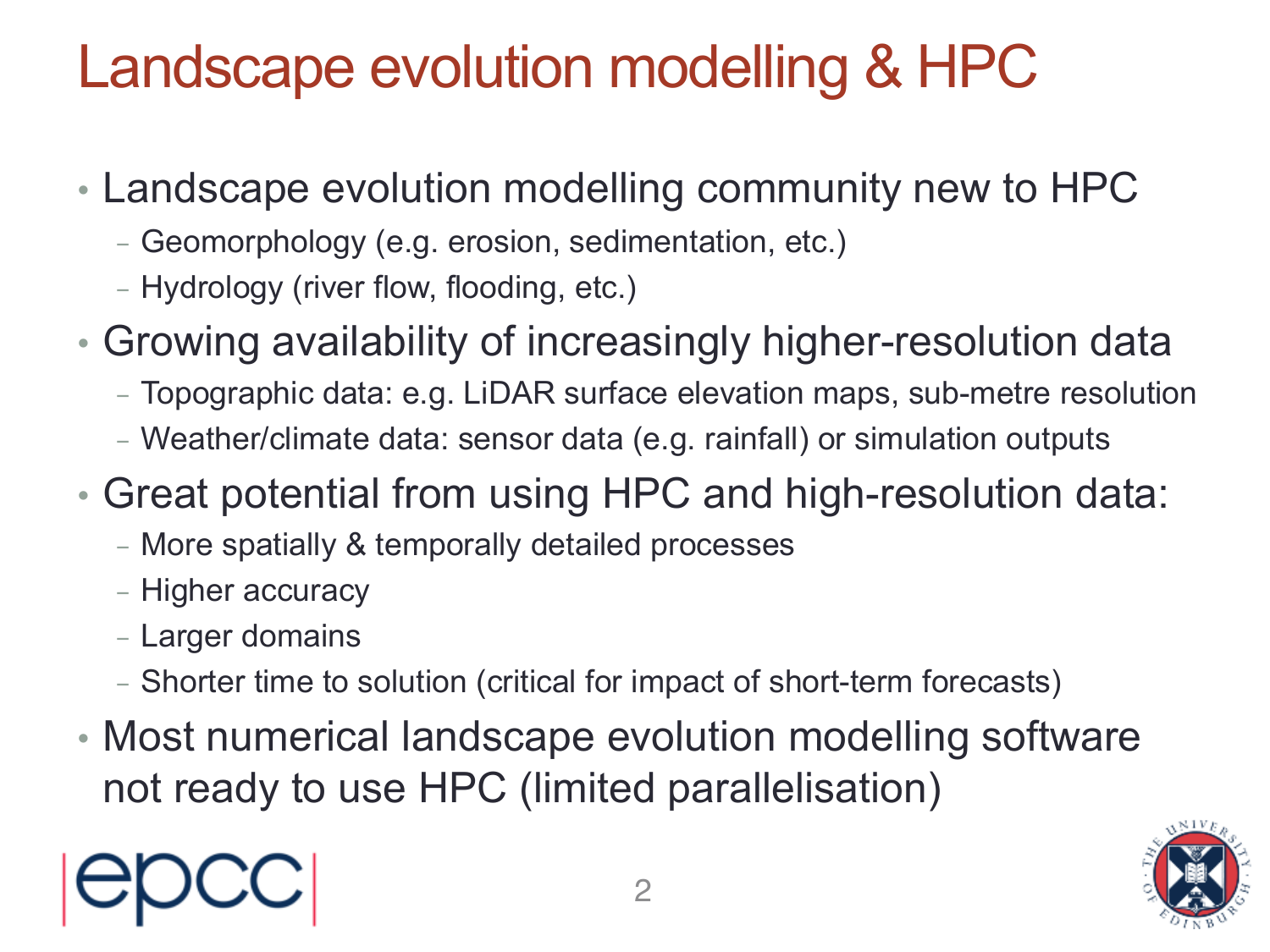# (CAESAR-)LISFLOOD

- Hydrodynamic model
	- Simulates flooding in river catchments and floodplains, erosion & sediment transport processes (optional)
	- Can simulate timescales of hours to 100s of years (geomorphology)
- Enables flood inundation modelling & flood risk research - NERC strategic research area
- Previously implemented in **HAIL-CAESAR** by D. Valters [\(http://dvalts.io/HAIL-CAESAR/](http://dvalts.io/HAIL-CAESAR/))
	- OpenMP-parallelised limited to single node
- Want to enable multi-node parallelisation of HAIL-CAESAR



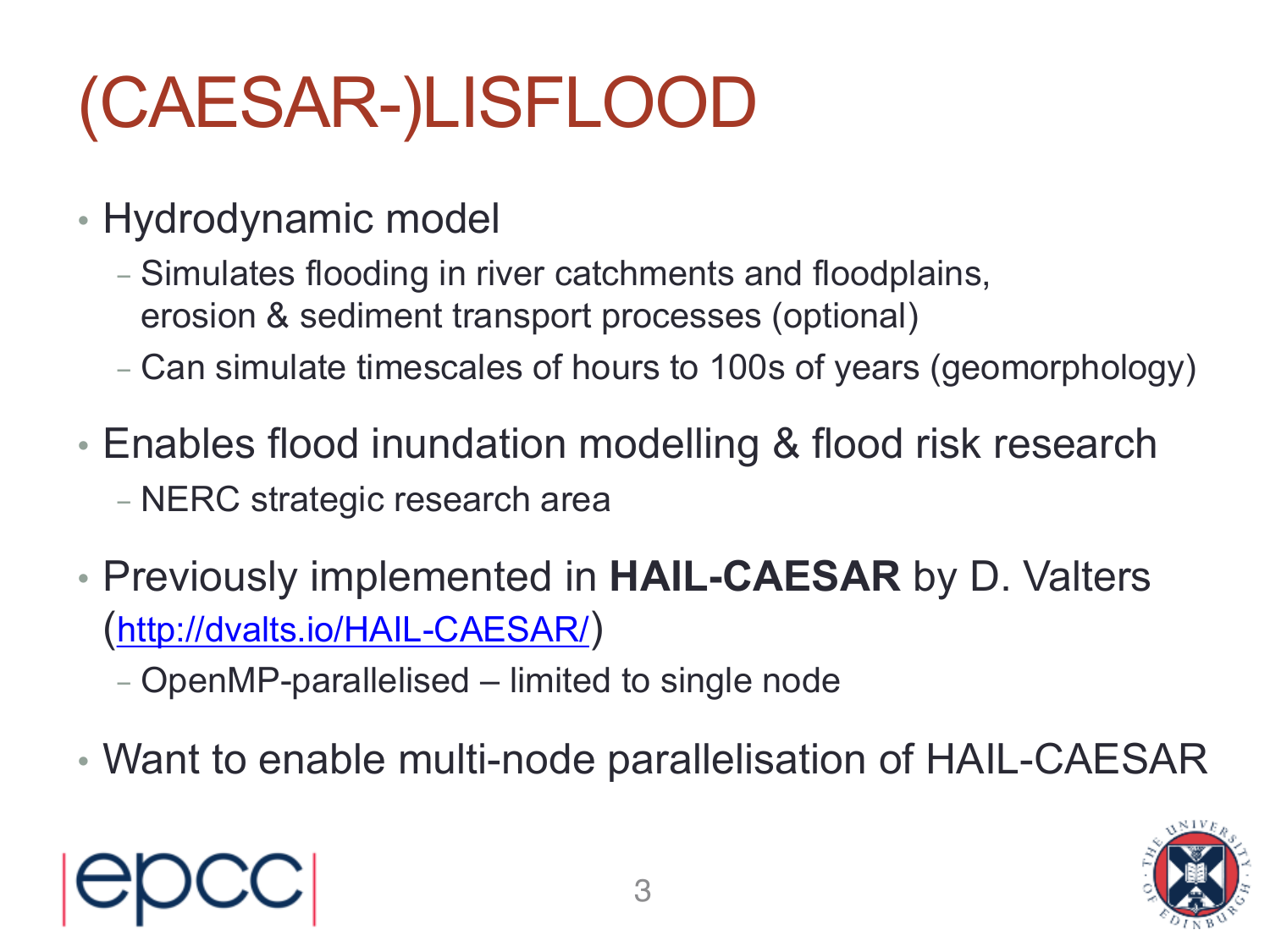

### HAIL-CAESAR

From: Valters, D. A (2017). *Modelling catchment sensitivity to rainfall resolution and erosional parameterisation in simulations of flash floods in the UK.* PhD Thesis, University of Manchester.

Simplified outline of HAIL-CAESAR program flow:

- Grey shaded boxes = OpenMP-parallelised code
- Rounded rectangles = input & output files

DEM = Digital Elevation Model (surface elevation, i.e. topography data)

- Focus on multi-node parallelisation of hydrology, i.e.
	- **flow routing (LISFLOOD)**
	- **water depth update**
	- (water flux out)
- Erosion routines secondary
	- no real additional complexity

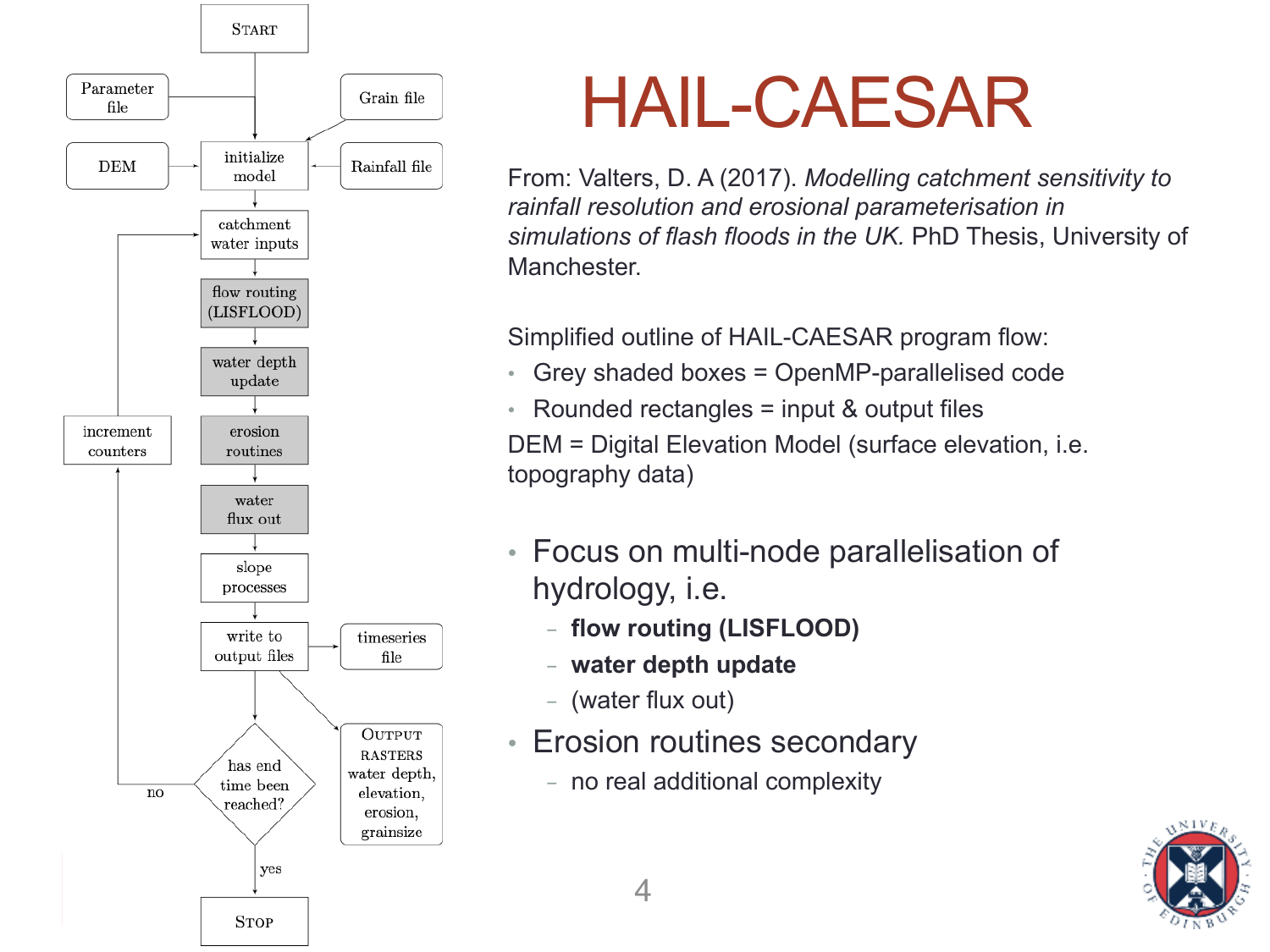## HAIL-CAESAR

- 2D cellular automaton / stencil code:
	- Elevation, water depth, other real-valued physical quantities (e.g. fluxes) defined for each cell on a 2D grid
	- Fixed update rule: new value of each main cell quantity depends only on old value and four-point neighbour values (East, West, North, South)
	- Solves a simplified version of the Saint-Venant shallow water equations for 2D depth-averaged flow, calculating water discharge based on local gradients of water depth and bed elevation from neighbouring grid cells
		- takes into account e.g. surface & subsurface discharge, "soil moisture store", etc.



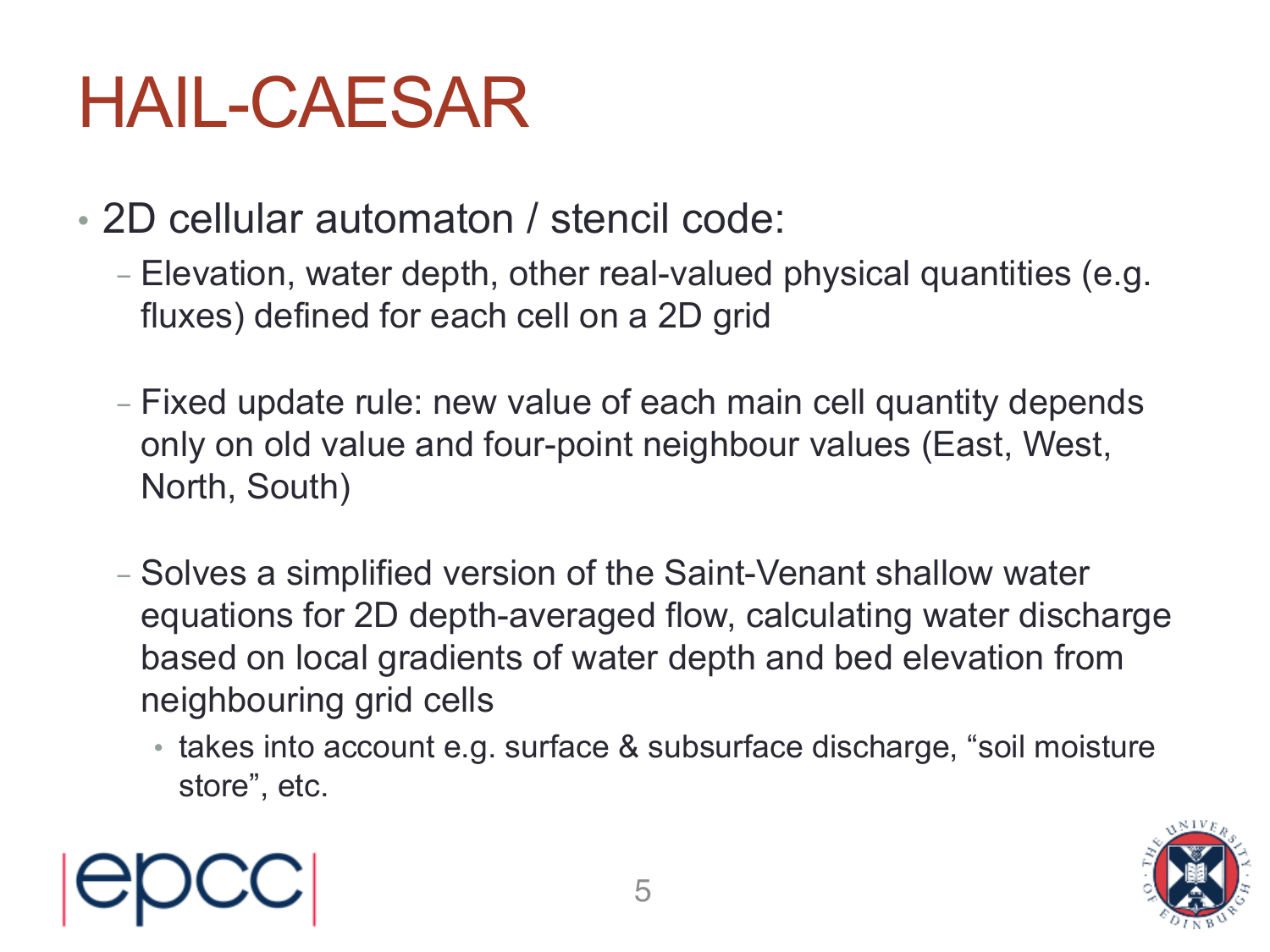#### HAIL-CAESAR hydrology

water depth evolution for synthetic test case: persistent rainfall on central cell with flow routing

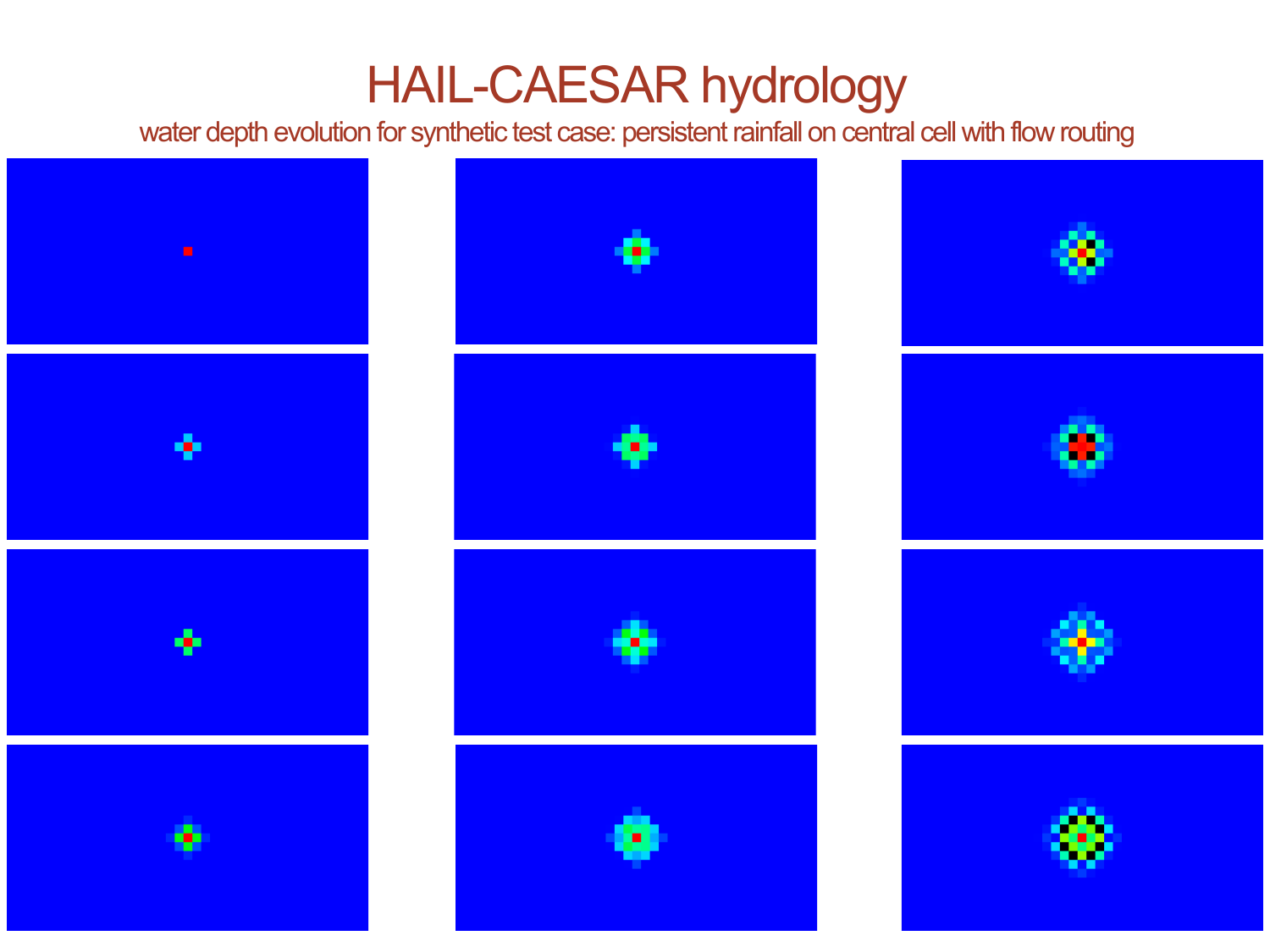#### Realistic Digital Terrain

#### Boscastle River Valency (Cornwall): 12km2, 1m2 resolution

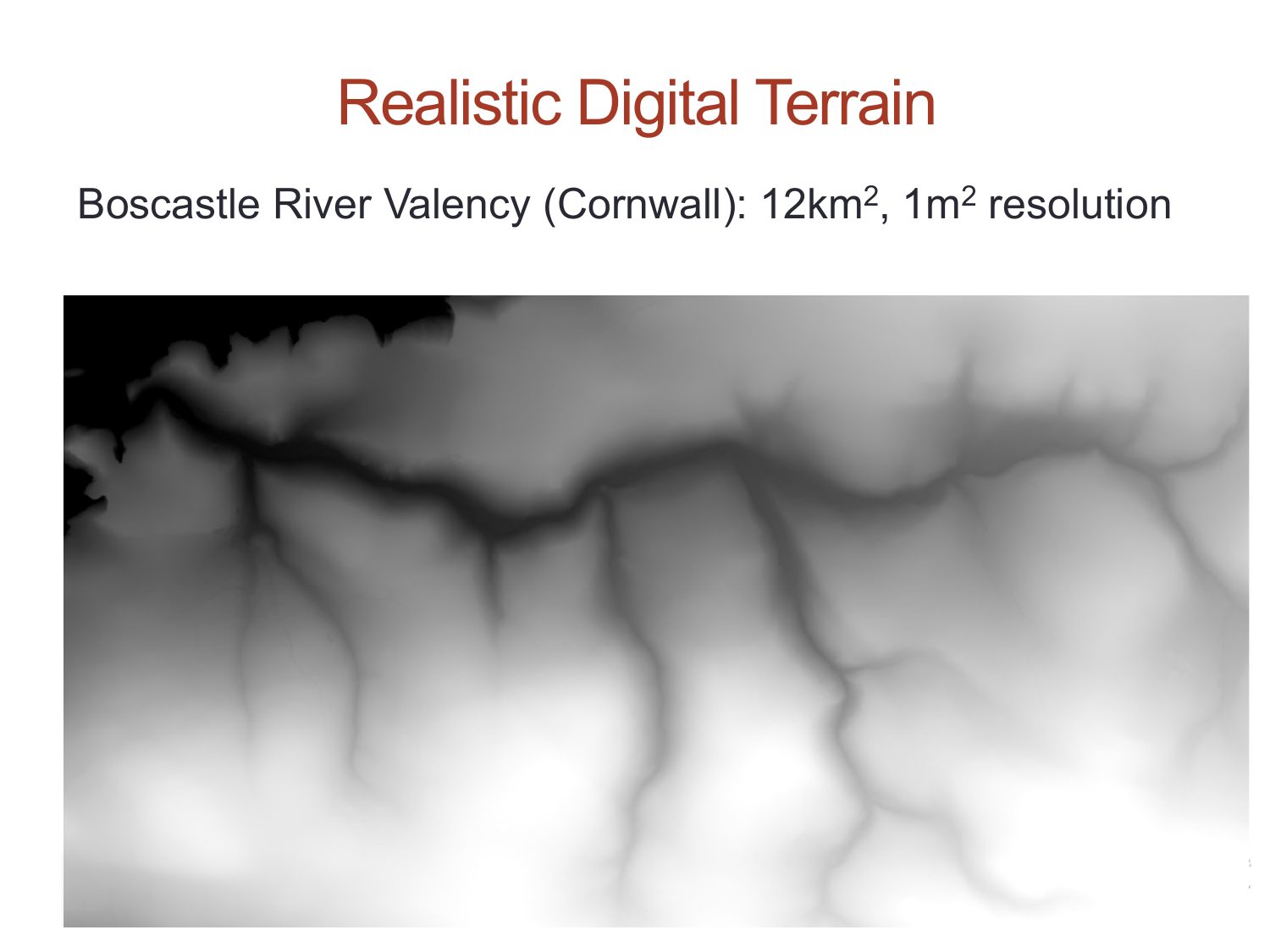### Multi-node parallelisation of LISFLOOD

- Regular grid stencil codes very well defined as a class of problems, and parallelisation approaches well established
	- domain decomposition + halo exchange
- Should be able to leverage existing solution instead of creating (*n+1)*th reimplementation
	- Library, DSL, …
- Considerations / requirements:
	- Should be based on MPI parallelism
	- Should incorporate dynamic load balancing (load distribution is initially predictable but can change drastically due to flooding or gradually over geomorphological timescales)



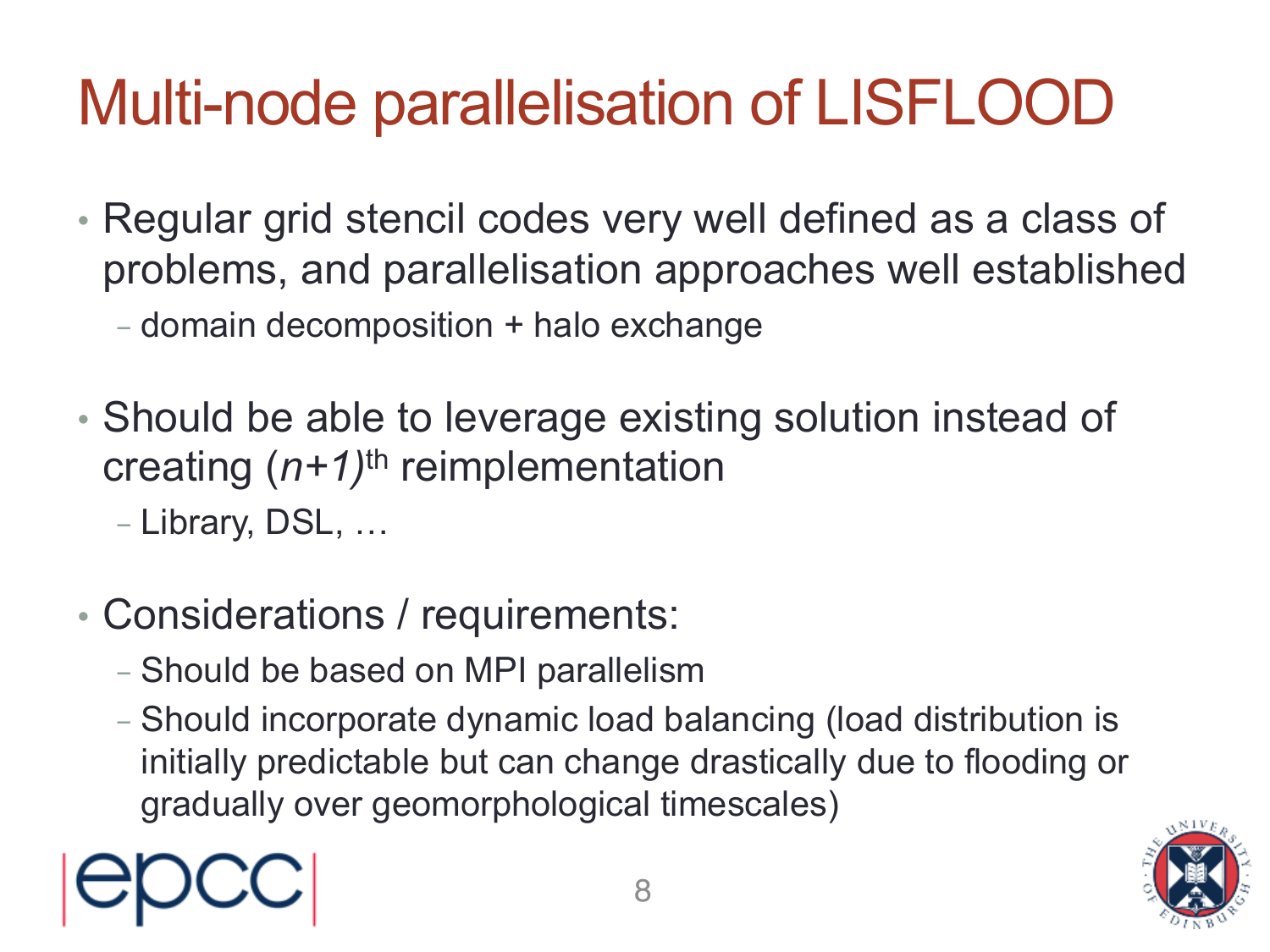## LibGeoDecomp [\(http://libgeodecomp.org/\)](http://libgeodecomp.org/)

- C++ framework for parallelisation mainly of stencil codes
	- Pure C++, not a DSL, customisable/extendable for Multiphysics
	- Uses Boost library
- MPI based, alternatively also supports:
	- OpenMP (single shared-memory node)
	- *or* CUDA (single GPU)
	- *or HPX* (also developed by Stellar group [http://stellar-group.org/\)](http://stellar-group.org/)
- Handles domain decomposition, dynamic load balancing

9

- Recursive bisection, Hilbert & zip-zag space-filling curves, Scotch graph-based partitioning, …



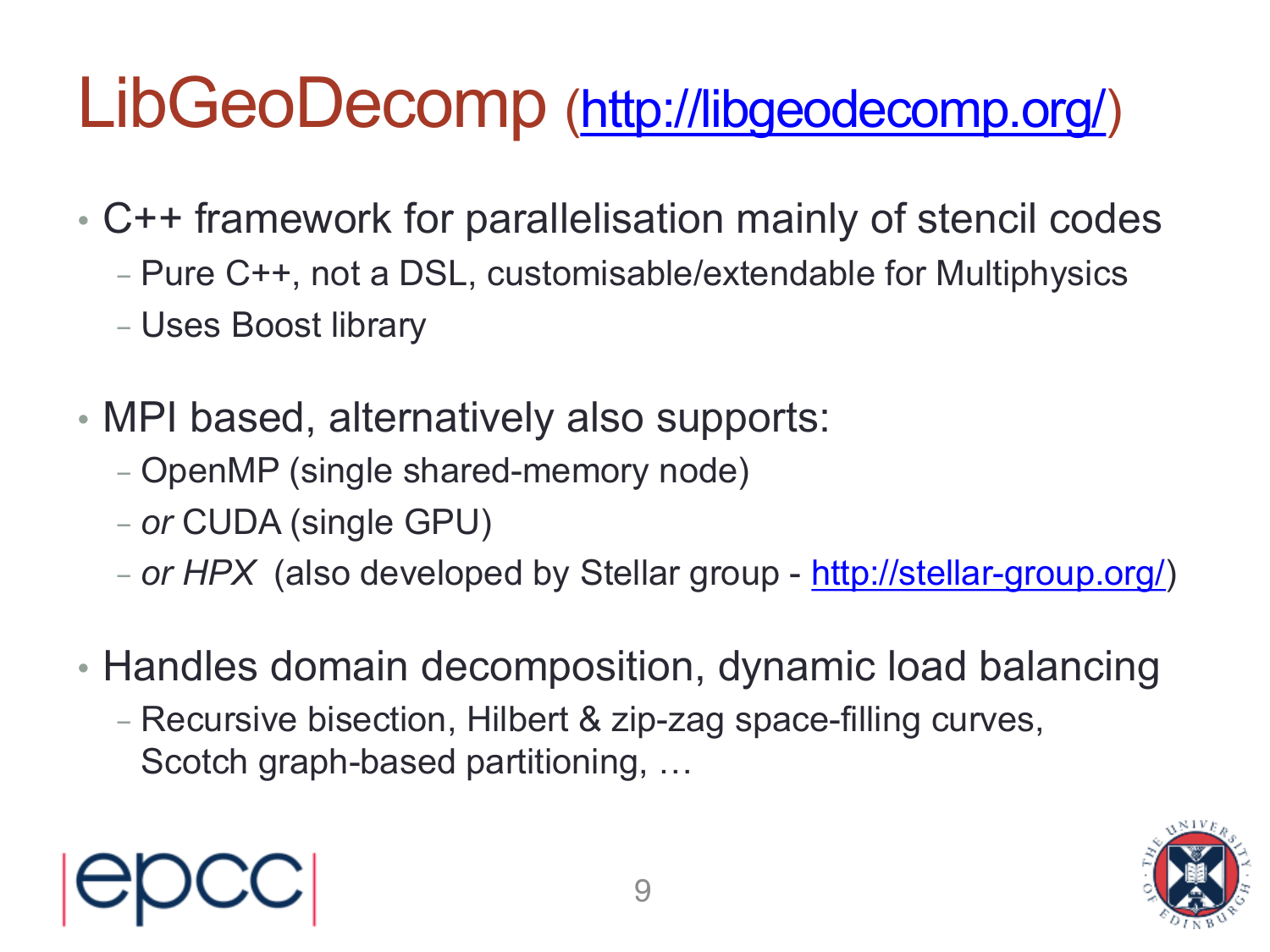### LibGeoDecomp [\(http://libgeodecomp.org/\)](http://libgeodecomp.org/)

- Optimisations:
	- Overlap computation & communication (latency hiding)
	- Fast iteration through Arrays of Structs (actually stored as SoAs) using instruction set-specific vectorization templates in LibFlatArray ([http://www.libgeodecomp.org/libflatarray.html\)](http://www.libgeodecomp.org/libflatarray.html)
- Tested on a number of large HPC systems, possible to obtain good efficiency on (tens of) thousands of cores
- MPI IO-based checkpointing functionality
- Some parallel IO including for visualisation
	- VisIt BOV & Silo formats



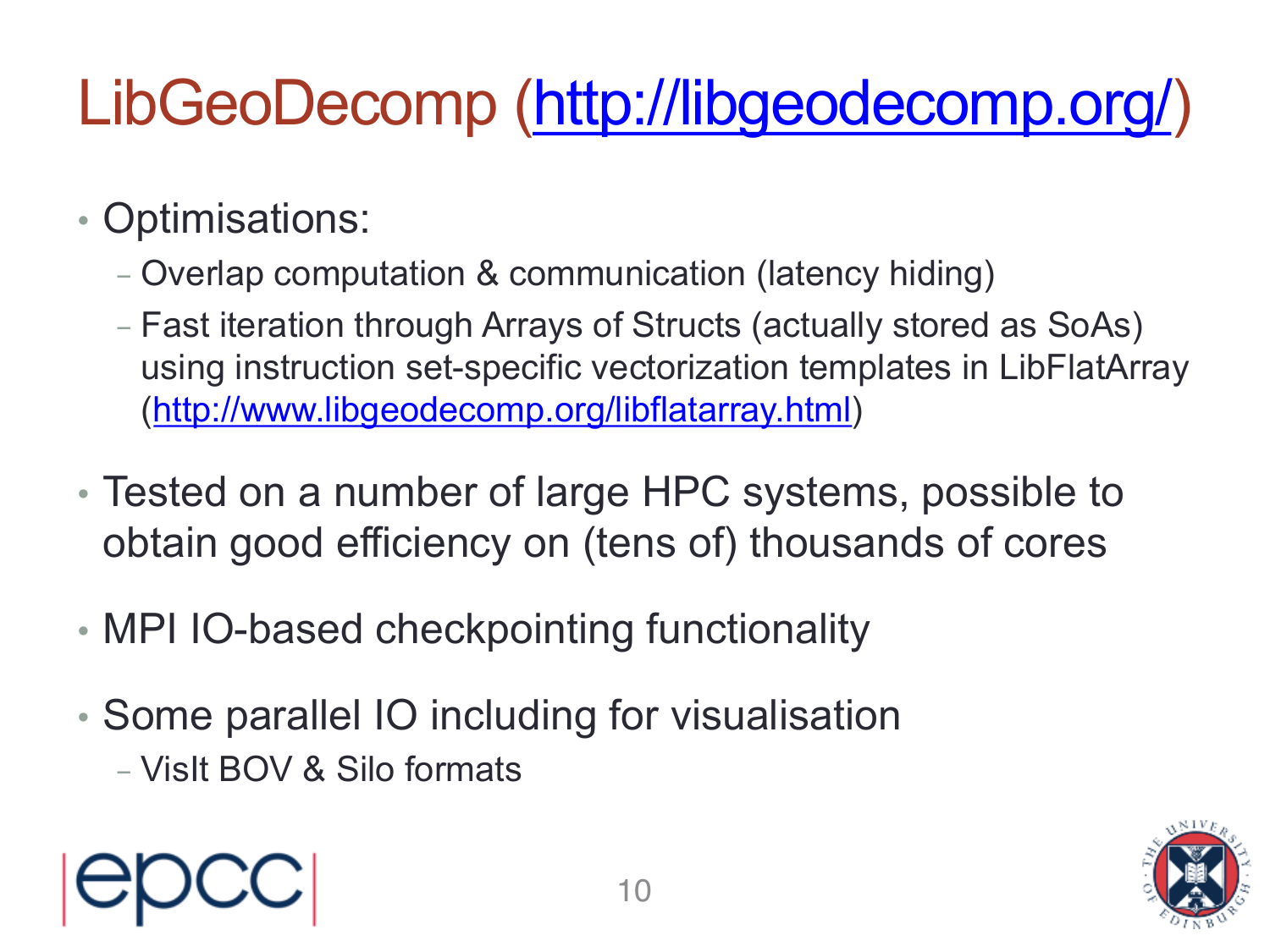# HAIL-CAESAR original

- Read in elevation data from DEM file
- Store elevation and water depth grids in 2D double arrays
- LISFLOOD algorithm loops over arrays (OpenMP-parallel if enabled)
- Done  $\odot$



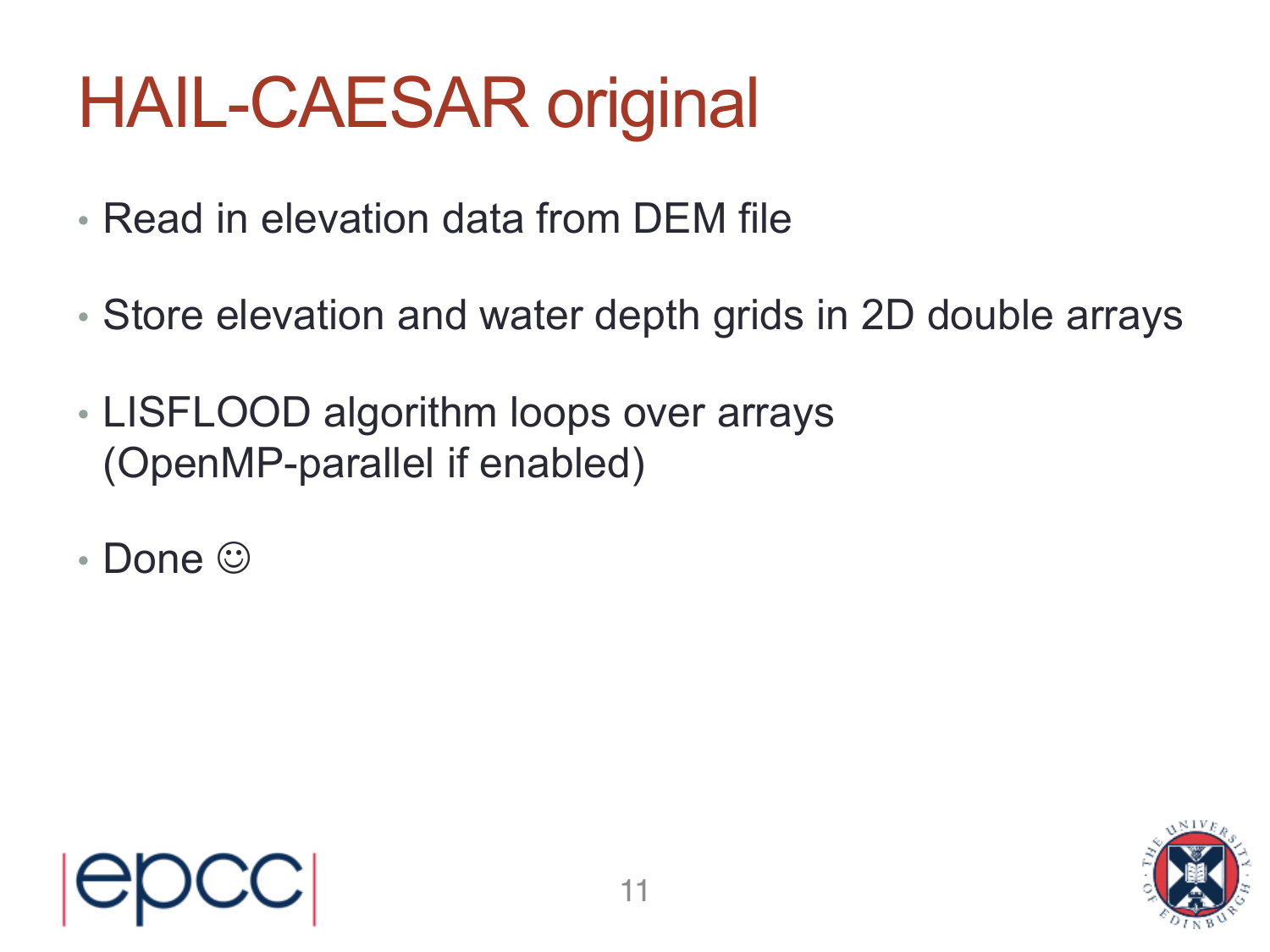# HAIL-CAESAR LibGeoDecomp port

- Define custom **Cell** class:
	- Contains all member data types for each grid cell
		- (e.g. double elevation, double water depth)
	- Must contain **update()** function
		- this is called by LibGeoDecomp during each time step
	- Need enum member type to distinguish between different cell types
		- (e.g. boundaries for application of boundary conditions)
- Define custom **Initializer** class:
	- Must extend a suitable LibGeoDecomp base Initializer class
	- Should define a **grid()** function, and use LibGeoDecomp's coordinate system syntax to initialise all grid cells (for serial execution) or only those cells in each rank's subgrid (for parallel execution)

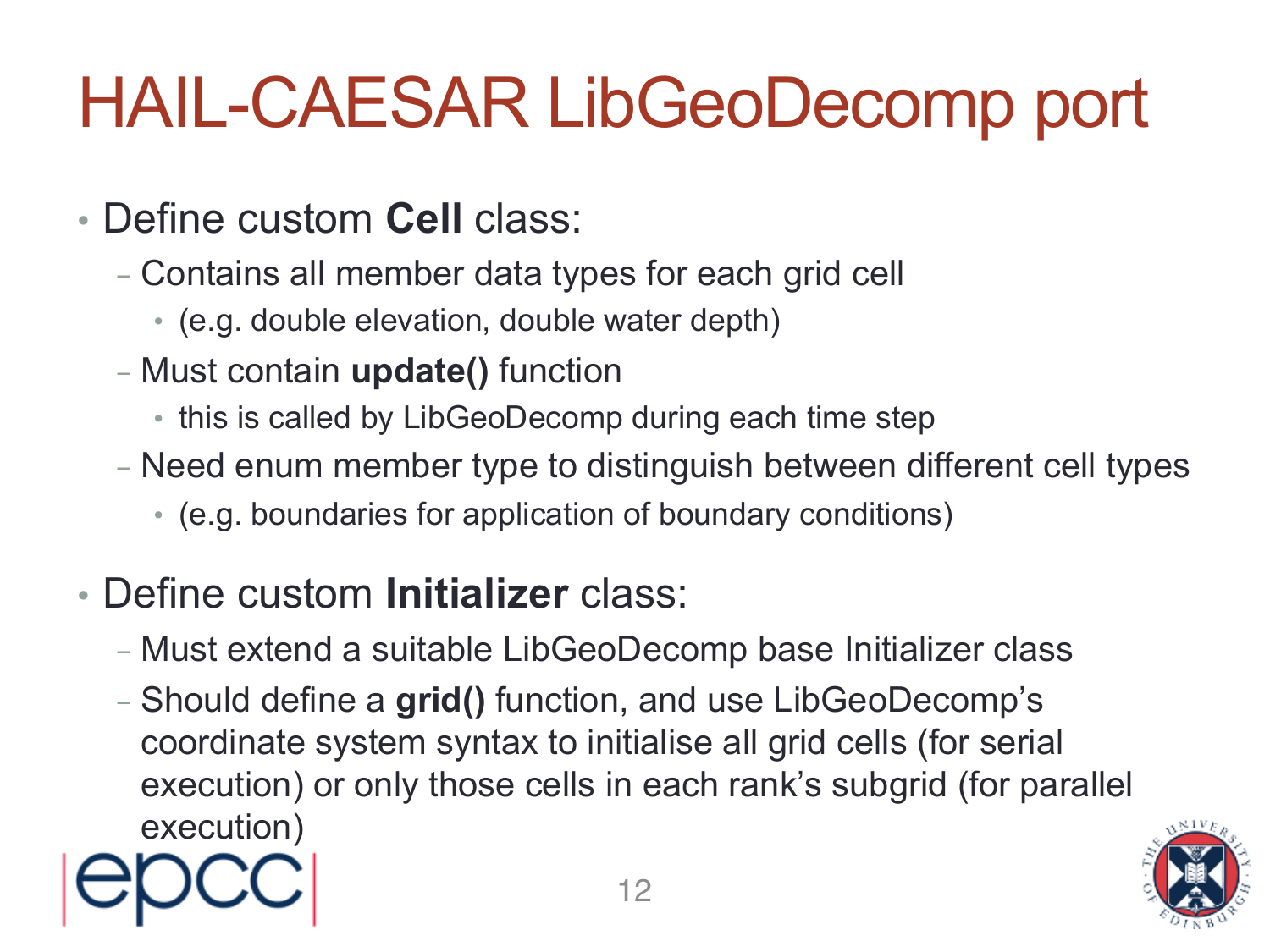# HAIL-CAESAR LibGeoDecomp port

- Declare an instance of a suitable LibGeoDecomp **Simulator** (serial, parallel, …) and pass it instances of your custom **Initializer** and a suitable **LoadBalancer**
- Commit LibGeoDecomp's internal MPI Typemaps to MPI\_COMM\_WORLD by calling **initializeMaps()**
- Generate an MPI Typemap for your Cell class, and also commit *this* to MPI\_COMM\_WORLD
	- see next slide
- Add any **Writer**s to your **Simulator,** then let it run



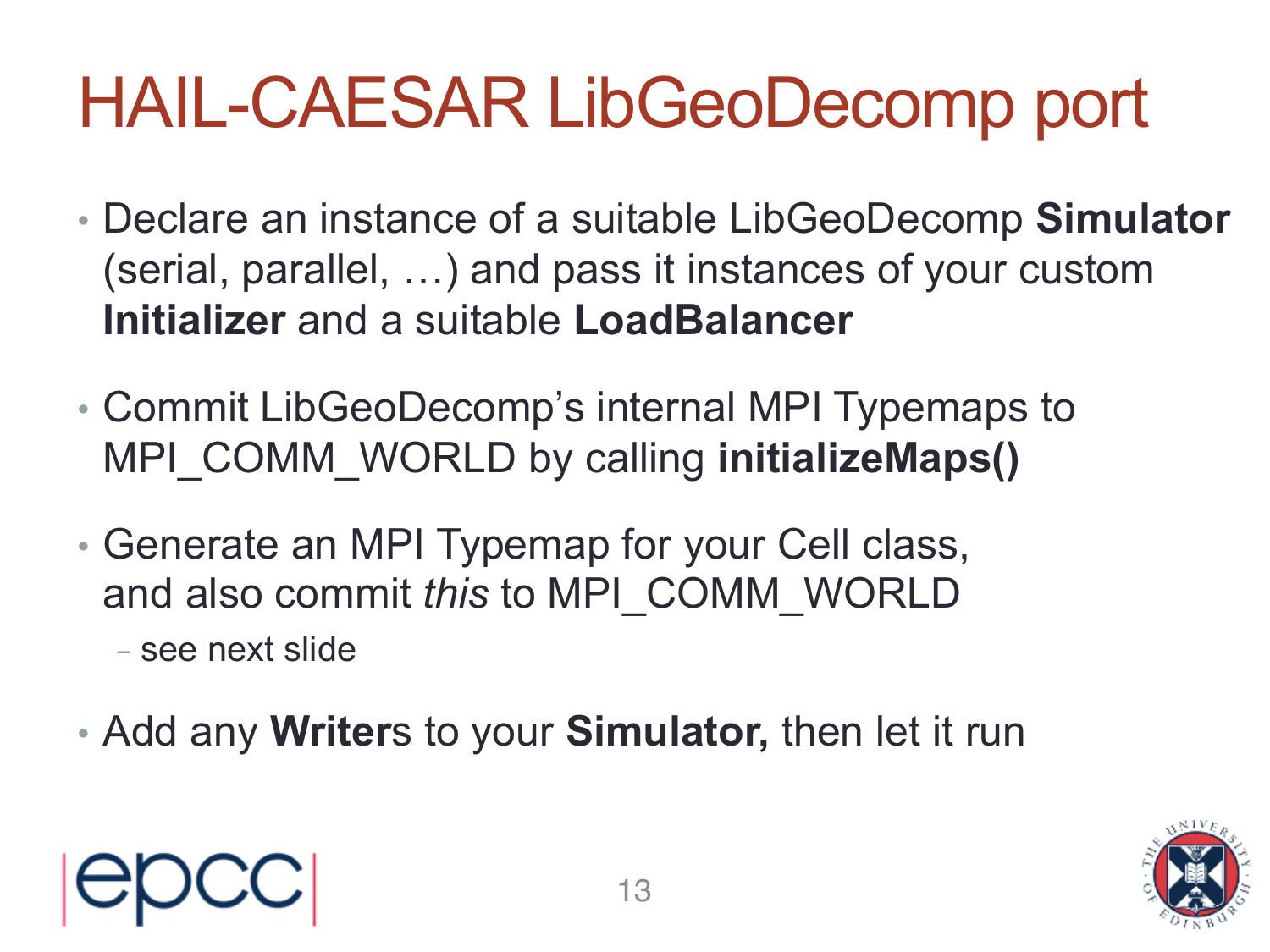### LibGeoDecomp and Typemap Generation

- If you want to run in parallel with MPI you *must* generate code and a header file describing an MPI Typemap for your custom Cell class
	- This must follow LibGeoDecomp's conventions
- Use doxygen and scripts supplied by LibGeoDecomp (in tools/typemapgenerator):
	- Make sure your Cell class declares Typemaps as a friend class
	- Run doxygen in your application dir to generate xml for your code
	- Run typemapgenerator.rb (Ruby) script that parses xml and writes typemaps.h & .cpp
	- Make sure these are compiled and included when you build your code

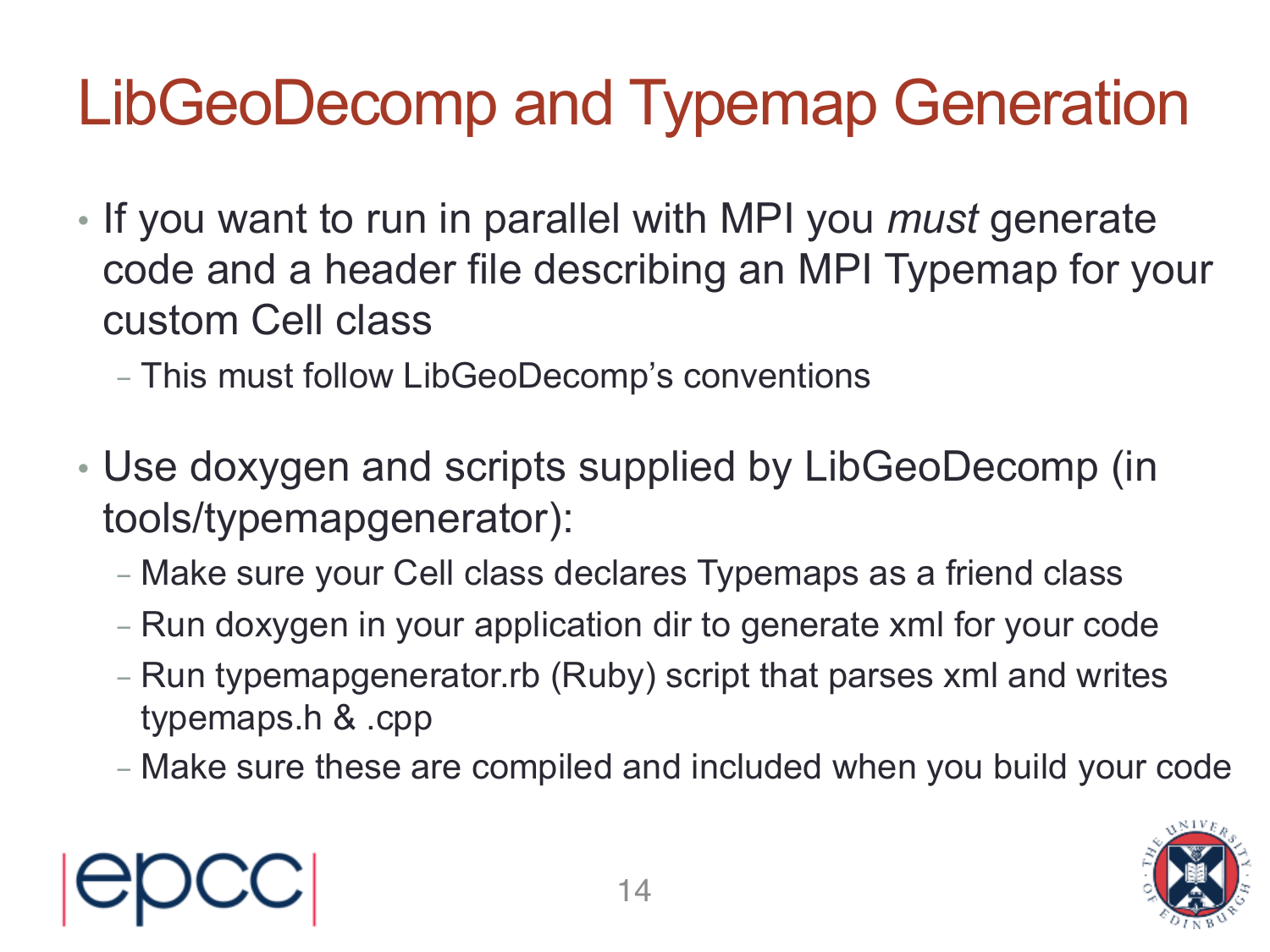# Using LibGeoDecomp

- Heavily templated, multi-layered abstractions
	- Not easy to understand how everything fits together
- API documentation available as reference (but not a good starting point)
- Mini-application examples and unit tests help
	- These only cover a few usage scenarios / functionality aspects
	- Doing anything slightly different, needed to port existing applications, immediately requires understanding a lot of the underlying interlocking complexity



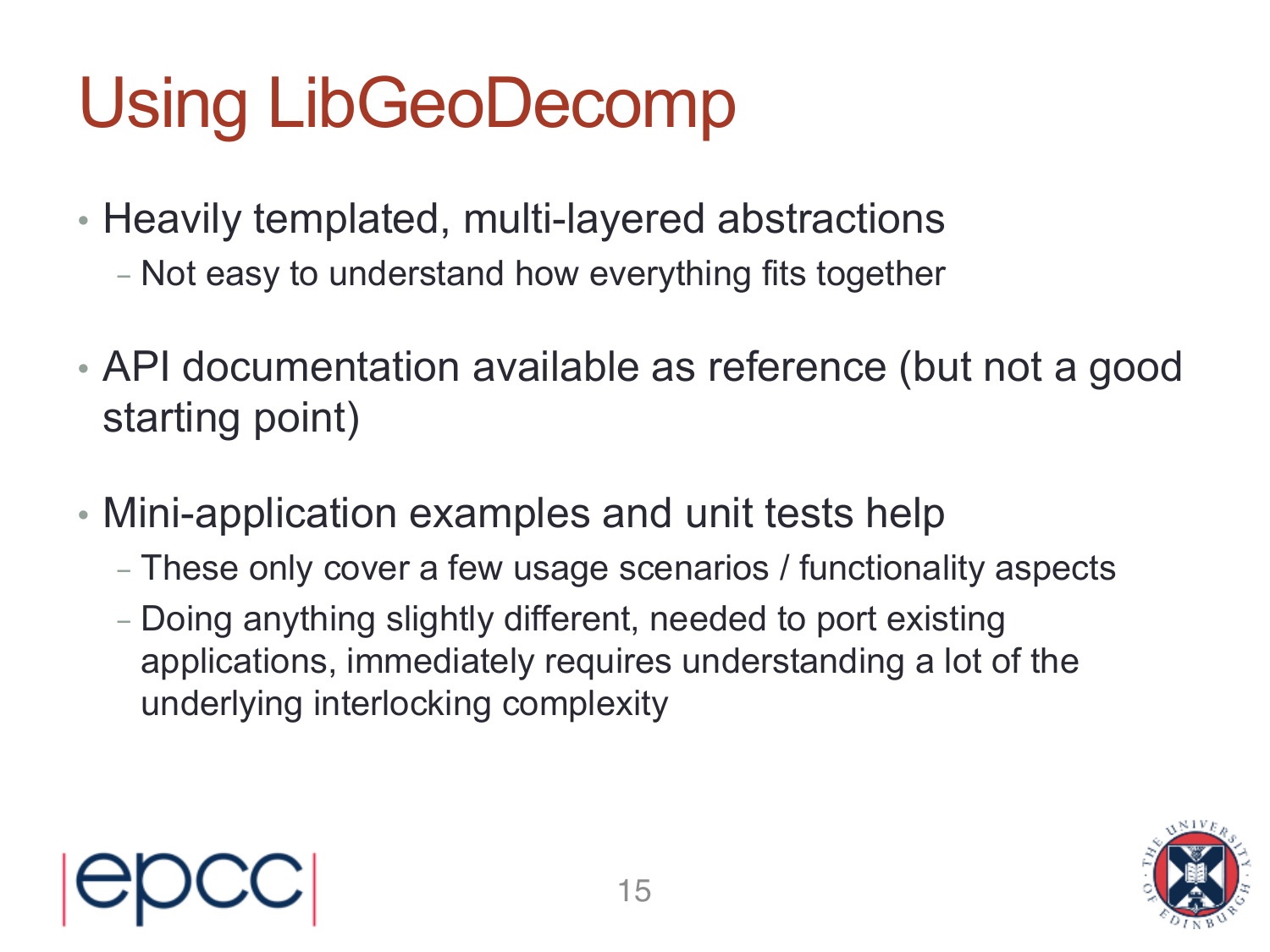# Using LibGeoDecomp

- MPI Typemap generator
	- Not obvious from outset that needed! (discoverability curve)
	- Encountered erronous typemap generation for enums (causing mini-application example code not to work) – found workaround
- Not straightforward to efficiently read in and initialise parallel simulation with real elevation data (DEM file)
	- Each rank could read same file, but for large numbers of ranks this will hit the filesystem hard serialising on single file, bottlenecking/throttling the application strongly – need workaround
	- Solution: read in file on rank 0 to initialise whole grid, write to file as MPI IO snapshot, read in MPI IO snapshot to initialise each subgrid in parallel

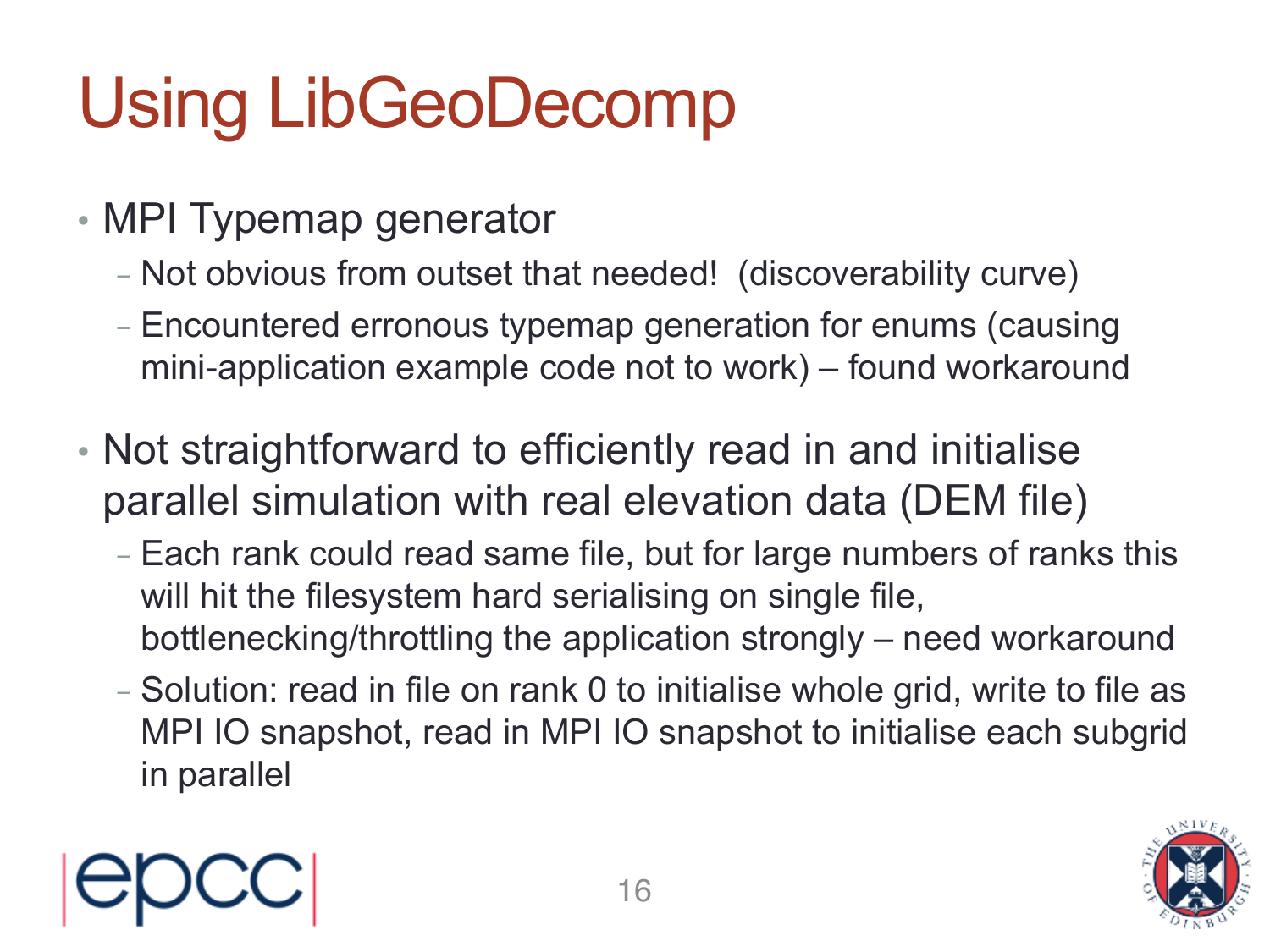# Results & follow on work

- Scaling results on ARCHER for realistic DEMs of varying resolutions/sizes to follow in eCSE report
- Ported HAIL-CAESAR LibGeoDecomp code will be available on GitHub (<http://dvalts.io/HAIL-CAESAR/> or linked to from there and from ARCHER website)
- Simple synthetic test cases not available in original HAIL-CAESAR provide valuable debugging tool and insight into LISFLOOD algorithm (extendable for erosion and additional processes)